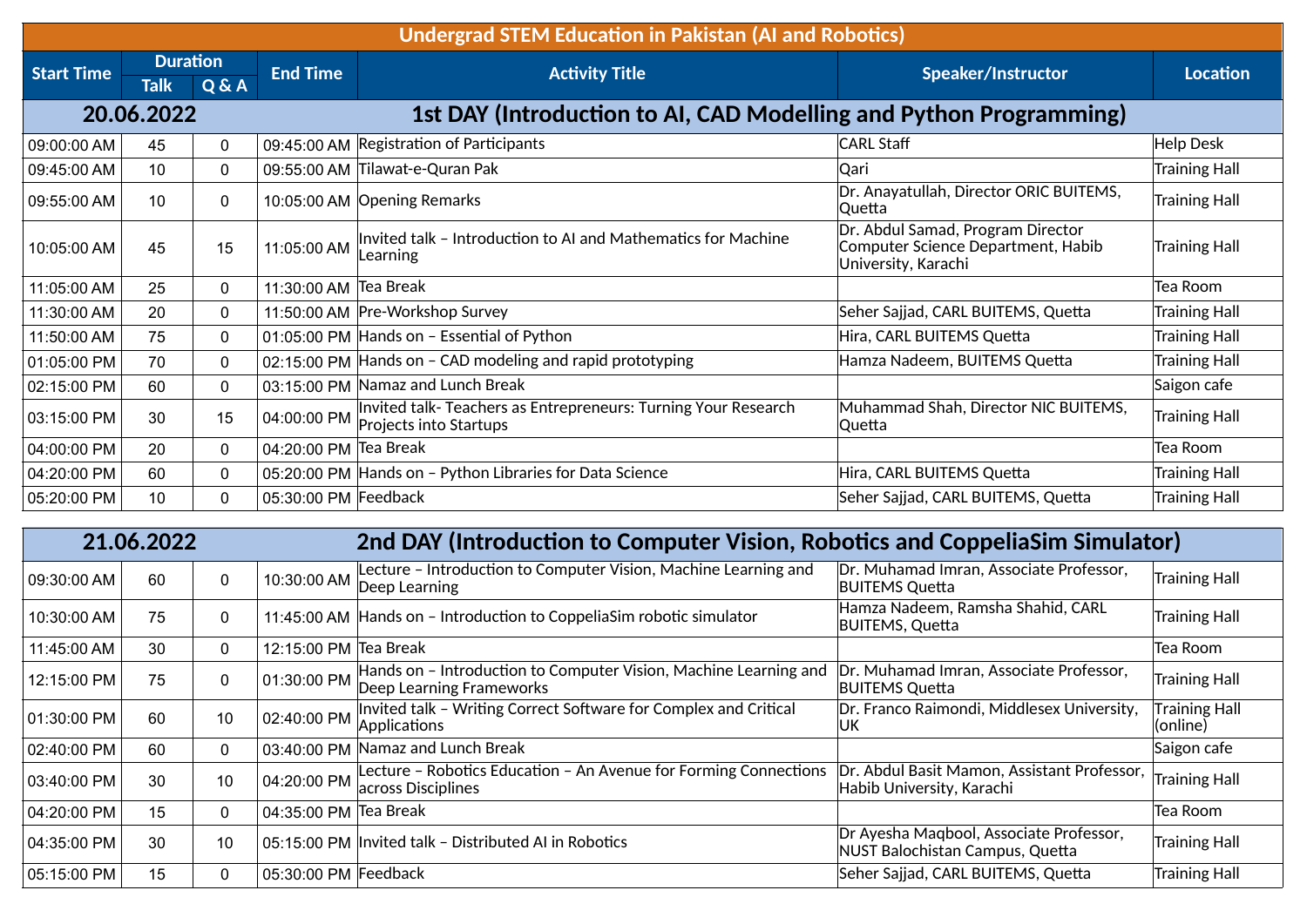| 22.06.2022  |     |             | 3rd DAY (Introduction to RL and Application of AI) |                                                                                                                  |                                                                                                              |                                 |  |  |
|-------------|-----|-------------|----------------------------------------------------|------------------------------------------------------------------------------------------------------------------|--------------------------------------------------------------------------------------------------------------|---------------------------------|--|--|
| 09:30:00 AM | 30  | 15          |                                                    | 10:15:00 AM Invited talk - How can AI help building the developing countries                                     | Dr. Faisal Ahmad Khan, Associate Professor<br><b>BUITEMS Quetta</b>                                          | Orange Hall                     |  |  |
| 10:15:00 AM | 30  | 15          | 11:00:00 AM                                        | Lecture - Policy Gradient Methods in Deep Reinforcement Learning<br>for Robotic Control                          | Dr. Anayatullah, Director ORIC BUITEMS,<br>Quetta                                                            | Orange Hall                     |  |  |
| 11:00:00 AM | 20  | 0           | 11:20:00 AM Tea Break                              |                                                                                                                  |                                                                                                              | Tea Room                        |  |  |
| 11:20:00 AM | 45  | 15          | $12:20:00$ PM $\big $ Robotics                     | Invited talk - Reinforcement Learning and Its Applications in                                                    | Dr. Hassan Jaleel, Assistant Professor, LUMS<br>Lahore                                                       | Orange Hall                     |  |  |
| 12:20:00 PM | 30  | 15          |                                                    | 01:05:00 PM Invited talk - Opportunities for Women in STEM                                                       | Syeda Sana Hussain, Senior Director -<br>Human Capital, 10Pearls Global Digital<br><b>Innovation Partner</b> | Orange Hall                     |  |  |
| 01:05:00 PM | 30  | 15          |                                                    | 01:50:00 PM Invited talk - Cyber security Concerns in Industrial IoTs                                            | Dr. Mehmood Baryalai, Associate Professor<br><b>BUITEMS, Quetta</b>                                          | Orange Hall                     |  |  |
| 01:50:00 PM | 70  | 0           |                                                    | 03:00:00 PM Namaz and Lunch Break                                                                                |                                                                                                              | Saigon cafe                     |  |  |
| 03:00:00 PM | 20  | $\mathbf 0$ |                                                    | 03:20:00 PM Tilawat and Opening Remarks                                                                          | Dr. Anayatullah, Director ORIC BUITEMS,<br> Quetta                                                           | Orange Hall                     |  |  |
| 03:20:00 PM | 60  | 10          |                                                    | 04:30:00 PM Keynote - Neuro-symbolic AI - Building Sentient Machines                                             | Minhaaj Rehman, CEO and Chief Data<br>Scientist of Psyda Solutions                                           | Orange Hall                     |  |  |
| 04:30:00 PM | 30  | 10          | 05:10:00 PM                                        | Invited talk - Digital Twins and Industrial wireless sensor networks<br>Course Design, Assessment and Evaluation | Dr. Mohsin Raza, Senior Lecturer, Edge Hill<br>University, UK                                                | Orange Hall                     |  |  |
| 05:10:00 PM | 30  | 0           | 05:40:00 PM Tea Break                              |                                                                                                                  |                                                                                                              | Tea Room                        |  |  |
| 08:15:00 PM | 120 | $\mathbf 0$ |                                                    | 10:15:00 PM Workshop Dinner                                                                                      |                                                                                                              | Takatu Lodges<br>Lawn (BUITEMS) |  |  |

| 23.06.2022  |    |    | 4th DAY (Introduction to STEM Robotics and Robotics Hands-on) |                                                                                                                                         |                                                                                                              |                           |  |  |  |  |
|-------------|----|----|---------------------------------------------------------------|-----------------------------------------------------------------------------------------------------------------------------------------|--------------------------------------------------------------------------------------------------------------|---------------------------|--|--|--|--|
| 09:30:00 AM | 45 | 15 |                                                               | 10:30:00 AM Invited talk - State-of-the-art STEM robotics                                                                               | Dr. Muhammad Haroon Yousaf, Director<br>Swarm Robotics Lab (NCRA), UET Texila                                | Training Hall             |  |  |  |  |
| 10:30:00 AM | 75 | 0  | 11:45:00 AM                                                   | Hands on - Introduction to Stem Robots and practical hands on<br>Mbot                                                                   | Khawar Ali, Tallat Mahmood, Hamza Nawar,<br><b>CARL BUITEMS, Quetta</b>                                      | Training Hall             |  |  |  |  |
| 11:45:00 AM | 20 | 0  | 12:05:00 PM Tea Break                                         |                                                                                                                                         |                                                                                                              | Tea Room                  |  |  |  |  |
| 12:05:00 PM | 75 | 0  |                                                               | 01:20:00 PM $\vert$ Hands on - Introduction, setup and installation of Robot Operating<br>System (ROS)                                  | Ramsha Shahid, Khawar Ali, CARL BUITEMS,<br>Quetta                                                           | Training Hall             |  |  |  |  |
| 01:20:00 PM | 30 | 10 |                                                               | 02:00:00 PM Invited talk - Swarm Intelligence in Robotics                                                                               | Dr. Bushra Naeem, Associate Professor<br>BUITEMS, Quetta                                                     | Training Hall             |  |  |  |  |
| 02:00:00 PM | 60 | 0  |                                                               | 03:00:00 PM Namaz and Lunch Break                                                                                                       |                                                                                                              | Saigon cafe               |  |  |  |  |
| 03:00:00 PM | 45 | 15 |                                                               | 04:00:00 PM Security in Mechatronics and Robotics                                                                                       | Dr Abubakar Lasebae, Director of<br>Programmes - School of Science &<br>Technology, Middlesex University, UK | Training Hall<br>(online) |  |  |  |  |
| 04:00:00 PM | 15 | 0  | 04:15:00 PM Tea Break                                         |                                                                                                                                         |                                                                                                              | Tea Room                  |  |  |  |  |
| 04:15:00 PM | 60 | 0  | 05:15:00 PM                                                   | Hands on - Activity on the implementation of fundamental concepts Khawar Ali, Tallat Mahmood, Hamza Anwar,<br>using Turtlebot-3 and ROS | Ramsha Shahid, CARL BUITEMS, Quetta                                                                          | Training Hall             |  |  |  |  |
| 05:15:00 PM | 15 | 0  | 05:30:00 PM Feedback                                          |                                                                                                                                         | Seher Sajjad, CARL BUITEMS, Quetta                                                                           | Training Hall             |  |  |  |  |